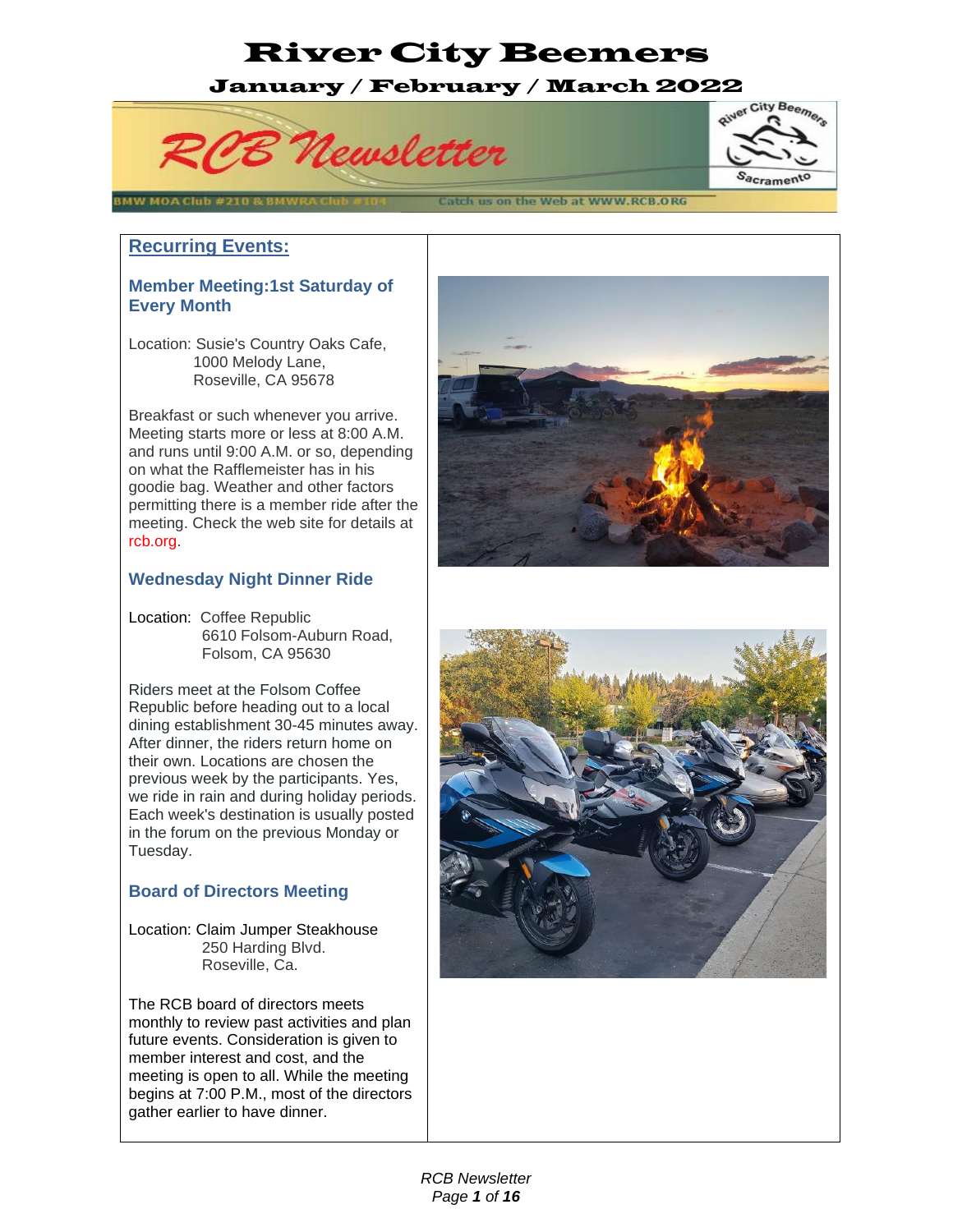# January / February / March 2022





### **BMW MOA Club #210 & BI**

Catch us on the Web at WWW.RCB.ORG

#### **RCB Calendar of Events** (See RCB Web Site / Forum for Details)

#### **2019 Officers and Directors**

#### **Officers:**

| \/P | President Gordon Olson 916-642-2221                           |              |
|-----|---------------------------------------------------------------|--------------|
|     | Secretary Maggie Mini<br>Treasurer Scott Moseman 916-765-6970 | 916-716-1471 |

#### **Directors:**

| Emeritus                 | Rick Blake                | 916-927-2690 |
|--------------------------|---------------------------|--------------|
| 2021 - 2022 Ray Trujillo |                           | 916-601-9141 |
| 2021 – 2022 Al Morrison  |                           | 916-955-2381 |
| 2021 - 2022 Bob Rasters  |                           | 925-606-6129 |
| 2021 - 2022 Bob Brown    |                           | 530-263-2823 |
|                          | 2021 - 2022 Ken Caruthers | 916-712-1014 |
| 2021 – 2022 Mary Lewis   |                           | 916-208-1110 |
| 2021 – 2022 Rick Kilton  |                           | 541-331-9553 |
| 2021 – 2022 Mike Robles  |                           | 916-718-1514 |
|                          | 2021 – 2022 Karl Weiland  | 530-409-5409 |
| 2021 - 2022 Ray Nuguit   |                           | 916-625-0799 |

#### **Appointed Positions:**

|                                 | Membership Heidi Weiland               | 530-306-0959 |  |  |
|---------------------------------|----------------------------------------|--------------|--|--|
|                                 | Newsletter Jack Klauschie 916-765-7737 |              |  |  |
|                                 | Webmaster Ken Caruthers 916-712-1014   |              |  |  |
| Women's Liaison Jeanie Thurston |                                        |              |  |  |
|                                 |                                        | 916-626-9121 |  |  |
|                                 | Rafflemeister Gordon Olson             |              |  |  |
|                                 | Ride Leader Ken Caruthers 916-712-1014 |              |  |  |
|                                 |                                        |              |  |  |
|                                 |                                        |              |  |  |

| March 5          | Monthly Member Meeting / Club Ride                    |
|------------------|-------------------------------------------------------|
| March 11-13      | Whale Of A Tour - Mendocino                           |
| April 2          | Monthly Member Meeting / Club Ride                    |
|                  | April 29-May1 Coastal Classic - See Forum for Details |
| May 7            | Monthly Member Meeting                                |
| May 14           | Ladies May Ride Luncheon<br>See Forum for Details     |
| May 26-30        | 49'er Rally - Quincy                                  |
| June 4           | Monthly Member Meeting / Club Ride                    |
| June 10-12       | Spring Fling - Lewiston                               |
| June 16-19       | Chief Joseph Rally, John Day, OR                      |
| June 16-18       | <b>MOA National Rally</b>                             |
| June 24-26       | Nevada Outback                                        |
| July 9           | Monthly Member Meeting - Club Ride                    |
| <b>July 9-10</b> | Ride N' Bowl                                          |
| August 6         | Monthly Member Meeting - Club Ride                    |
| August 13        | Ladies August Ride Luncheon<br>See Forum for Details  |
|                  | August 19-21 Tahoe Chill - Camp Richardson            |
| Sept. 3          | Monthly Member Meeting - Club Ride                    |
| Sept. 2-5        | <b>Gypsy Tour</b>                                     |
| October 1-3      | Monthly Member Meeting /<br>Manchester Beach          |
| November 5       | Monthly Member Meeting - Club Ride                    |
| December 5       | Monthly Member Meeting - Club Ride                    |
|                  | December 3 Monthly Member Meeting / Holiday Party     |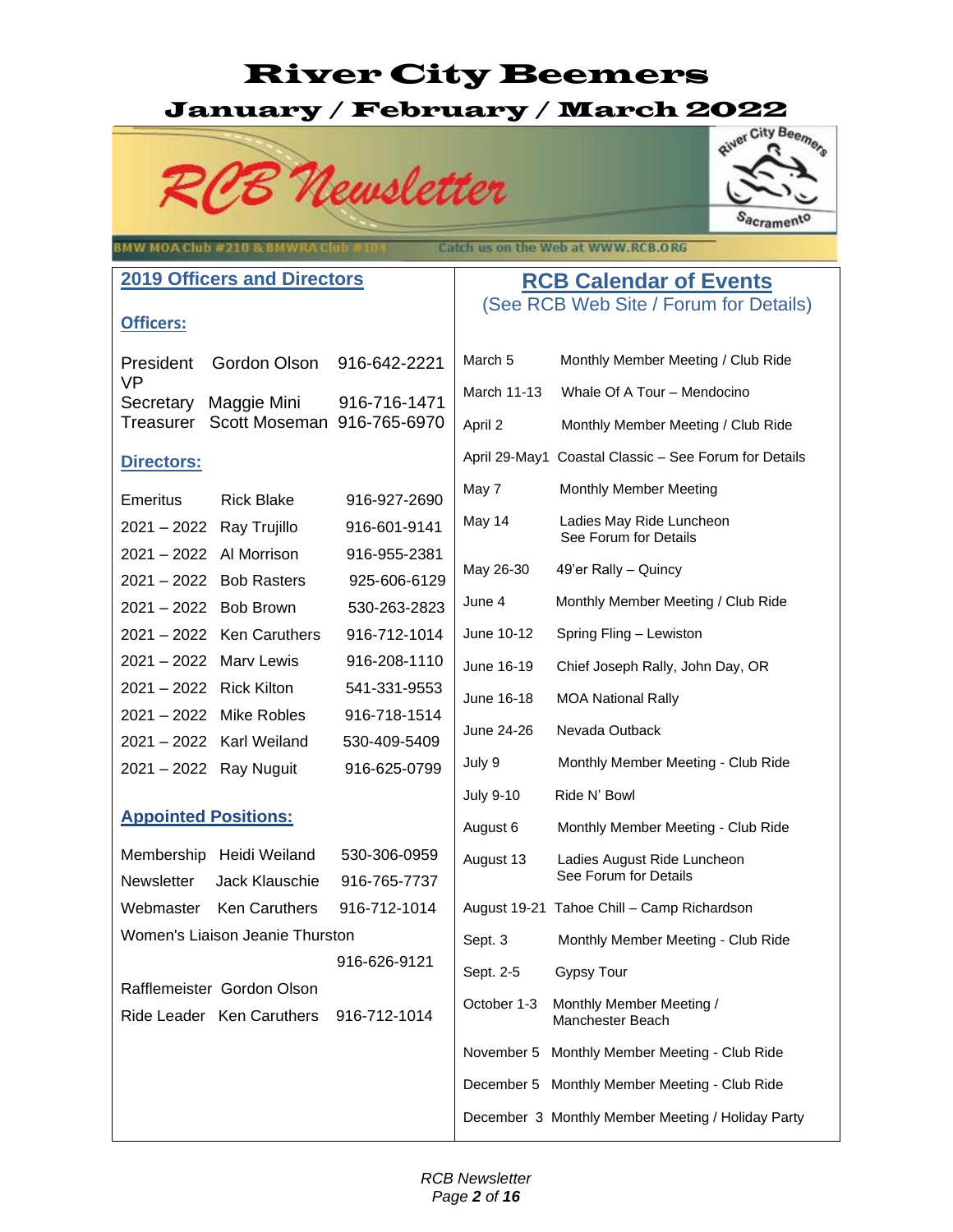

### President's Corner

#### March 2022

RCB'ers: I don't know exactly where to start… these have been very challenging times of late, but I think (hope?) that the Club is ready to turn the corner and get back to at least a semblance of normal.

A lot has happened since the last President's Corner. Very sadly, Rich and Brenda Gay's adult son was killed recently in a traffic accident back east. The Gays were planning to relocate to Sedona, AZ in a year or so but have now decided to make their move now. We all share their grief and we will miss them.

On another sad note… Jim Cyran, a true RCB stalwart before he moved back to Ohio last year, passed away recently after suffering a heart attack while duck hunting out here in Sacramento with some California buddies. Jim was a great rider and a great Club member. He will be missed.

With the Gays' relocation to beautiful Sedona, I have reassumed the reins (at least for now) of the Club presidency. As COVID finally appears to be in our rear view mirrors I am hopeful that the Club will be able to get back to a full schedule of events. This month, some couples are off to Mendocino for the "Whale of a Tour" outing. Our monthly club rides have started again and the Wednesday Night Riders continue their longstanding tradition of Hump Day rides.

Check the RCB website regularly to see what else is new.

Here are some items to put on your calendar for the upcoming months… NORCAL BMW is moving their annual 49er Rally from Mariposa to Quincy (where Central Cal used to hold its Beemer Bash). NORCAL's event has been relocated -- but not rescheduled -- it will still be over Memorial Day weekend as usual. RCB will organize and operate the Poker Run at the Event as we had done historically for Central Cal's event. You can go to NORCAL's website and register for the event. It should be fun and they are expecting 400-500 participants!!

In July, the Club is planning to resurrect the "Ride 'n' Bowl" trip to Yerington, NV after a hiatus of several years. I have been in touch with the casino and they are completely renovating the bowling alley and expect to have it ready on time for our arrival. It wasn't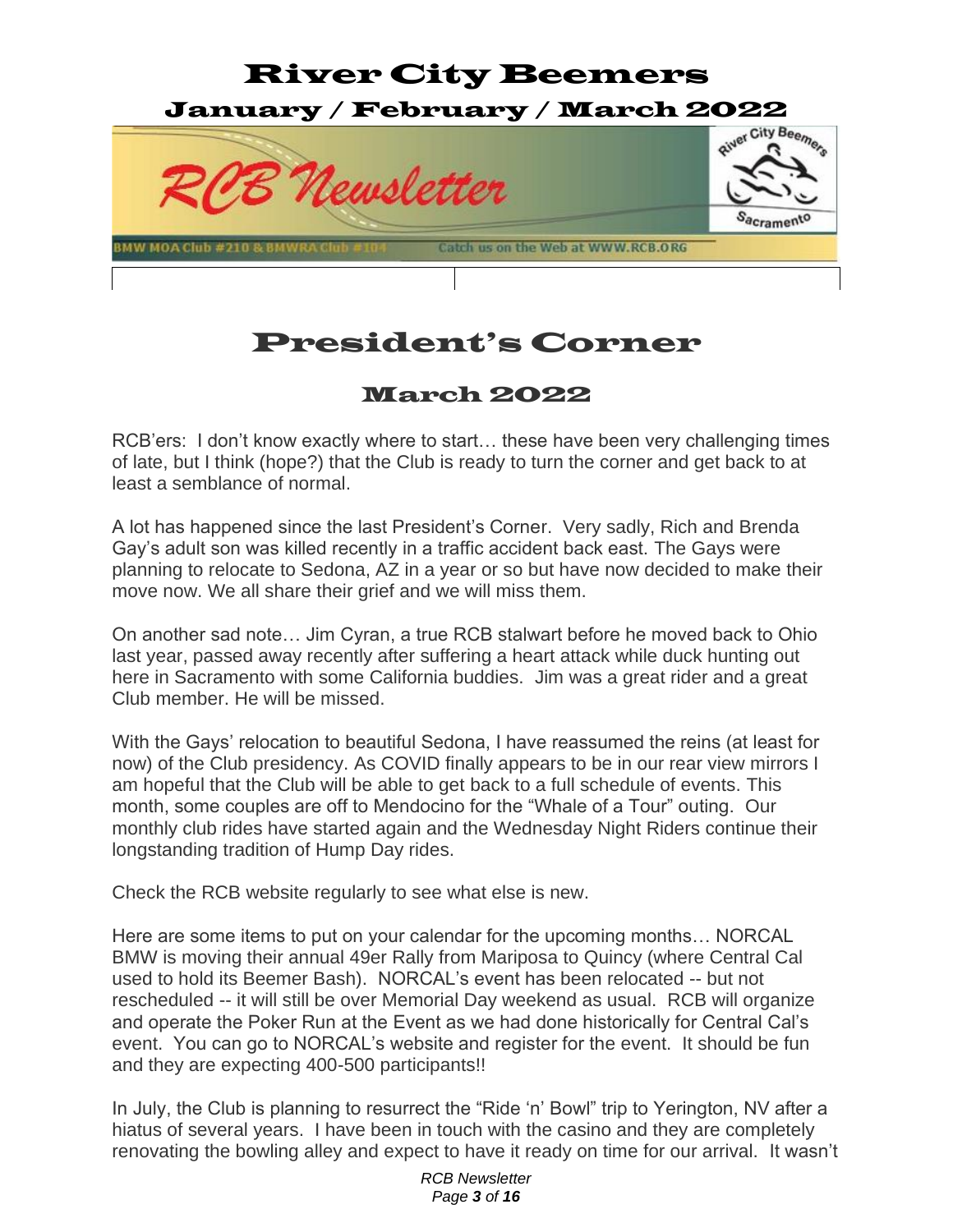#### River City Beemers January / February / March 2022 River City Beemers PB Newsletter S<sub>acrament</sub>o Catch us on the Web at WWW.RCB.ORG BMW MOA Club #210

entirely clear to me if the renovation is being done exclusively for the Club's benefit or was previously planned, but either way it will be welcome. I will be providing more details as they become available. The July Club meeting and raffle will be held on July 9 to avoid a conflict with the July  $4<sup>th</sup>$  weekend. The monthly Club ride after the meeting will be to Genoa, NV with the River City Beemer Bowlers (AKA "RCB Squared") continuing on to Yerington for the rest of the weekend. Bowlers: Root through your closets, find those old RCBB bowling shirts, get them dry-cleaned and prepare to revisit one of our treasured events. Remember: Those who forget the past are doomed to rebowl it!!!

That's enough for now. Stay safe and appreciate every day and every ride. Cheers, Gordy RCBPREZ (Again!)

### RCB Holiday Party Photo Courtesy of Mark Naber



*RCB Newsletter Page 4 of 16*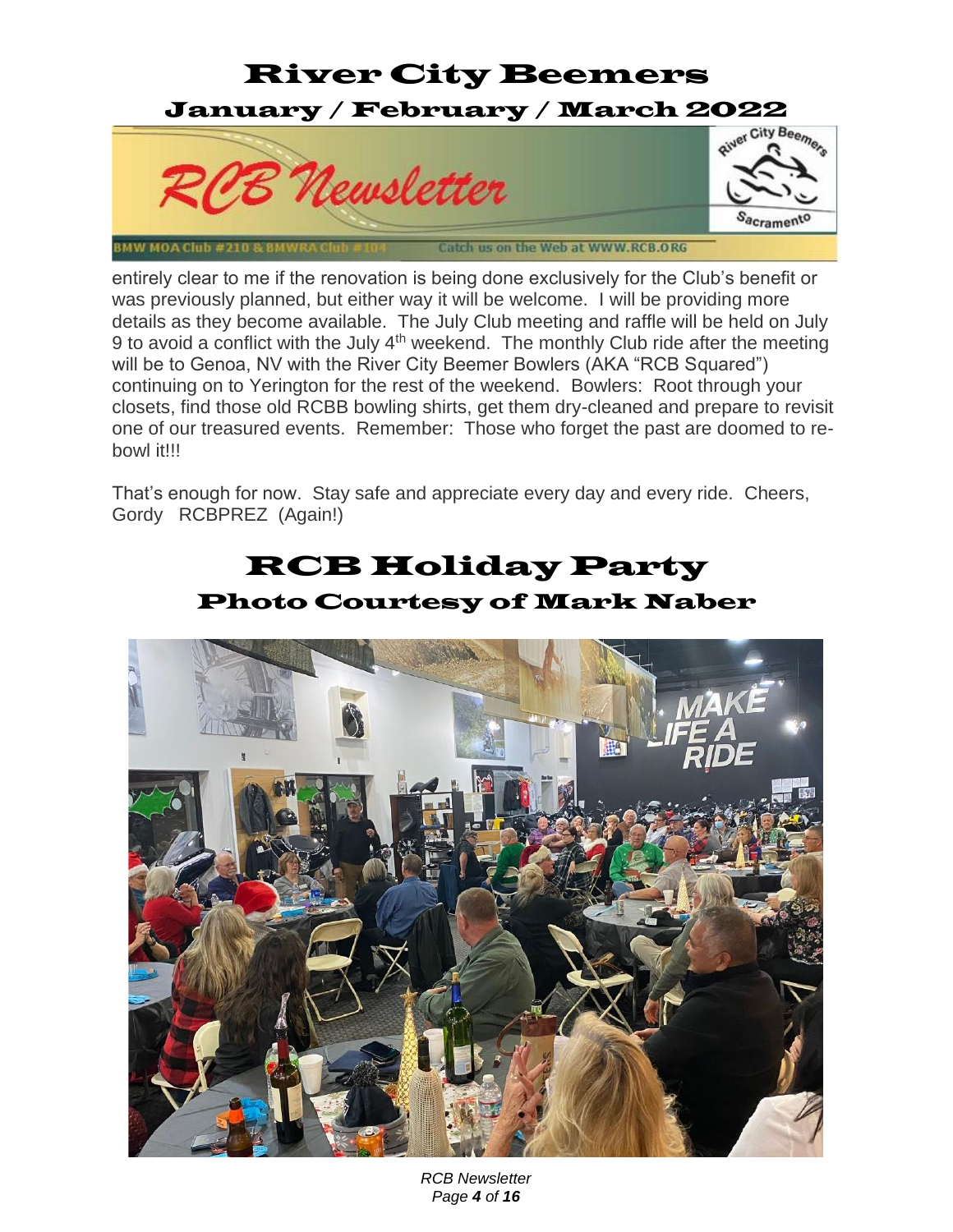

### 2022 Whale Of A Tour B&B Ride

March 11, 12 & 13, Friday/Saturday/Sunday, 2022

Since 2007, the destination has been the beautiful Seagull Inn Bed & Breakfast in Mendocino. This tour was conceived during a Manchester beach campout to be a couple's tour, rain or shine, non-campout & the first RCB tour of the year. The owners historically have extended a discount on standard weekend rates with a 2-night minimum stay. RCB typically has rooms blocked off, so reservations must be made by calling:

The Sea Gull Inn at: 707-937-5204. Let the Inn's staff know you are with the River City Beemers and you may receive a discount off the standard weekend rate, there is a 2 night minimum stay for this event. Your first night rate will be charged as a deposit when the reservation is made, and the balance required at check-in.

As in past events, this will be a very easygoing weekend. Activities depend on the weather, and the size & wishes of the group. The Inn is a beautiful place to just chill. Mendocino is an historic district, small coastal town that is just wonderful to stroll about, watch the migrating whales, shop, and just relax. This tour is designed for couples & is a hit with the ladies. Need I mention the fabulous breakfast delivered to your room each morning?

Check out The Seagull Inn at: www.seagullbb.com

Call 707-937-5204 to make your Own Reservation.

This is a rain or shine event. Cars welcome if needed for any reason.

Please check the RCB Forum for further details.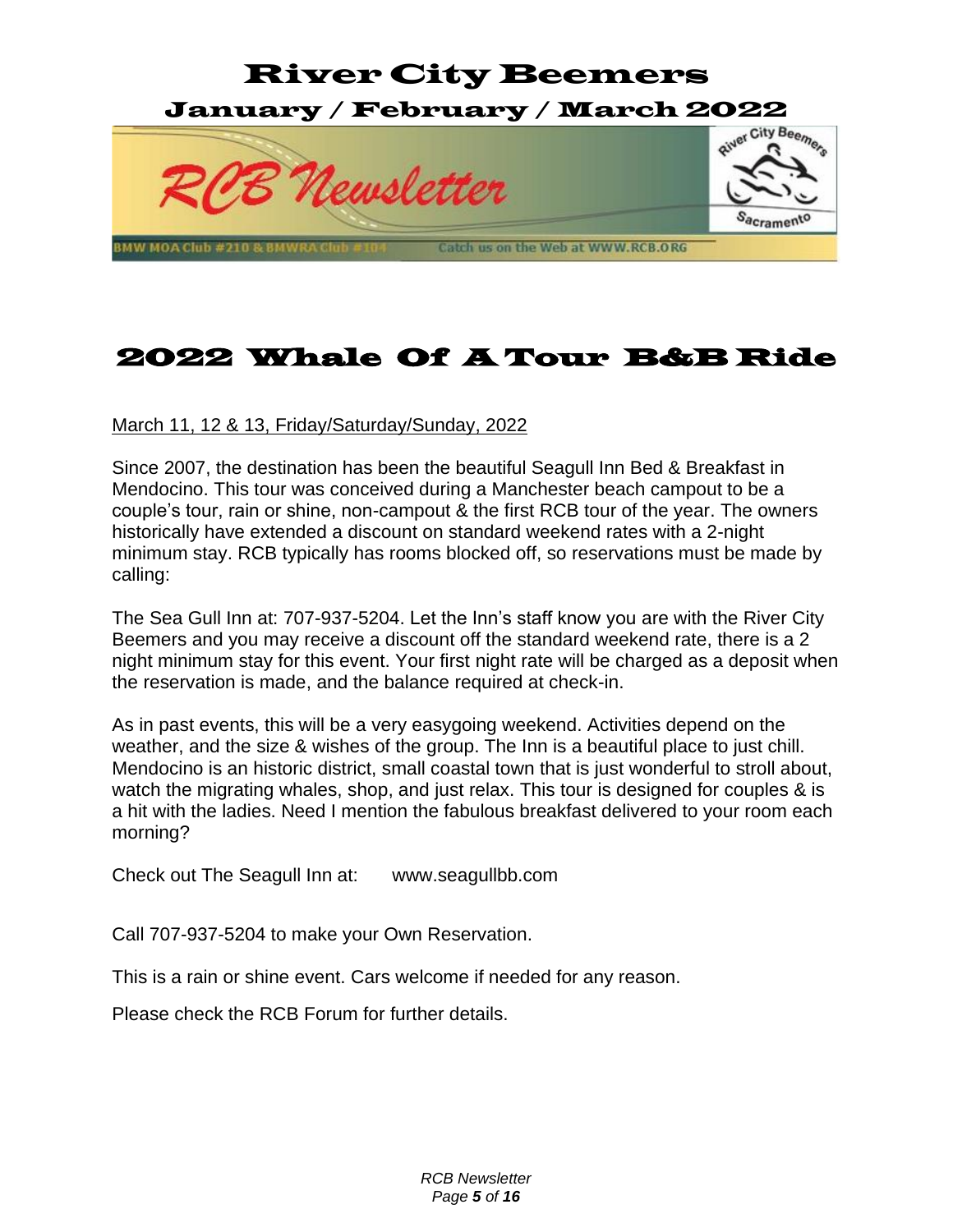

## A Break In The Clouds

Article By Mark Barnes

Extracted from the December 2021 BMW MOA ON Magazine

(Editor: This article really got me thinking so I decided to pass it on to RCB members.)

WHAT A YEAR 2021 HAS been! Earlier, there was relief and jubilation as it seemed we might finally resume somewhat normal lives with pandemic worries receding and restrictions loosening, but now COVID-19 is again dominating the medical and political scene, bringing fear and animus like it did before. Likewise, after an idyllic spring here in east Tennessee, summer has been a brutal combination of relentless heat and torrential rains, with even worse conditions destroying lives and property across much of the country. News from around the world continues to bombard us with accounts and images of epic suffering—prompting normally compassionate people to shut their eyes and ears to avoid perpetual outrage and despair.

Denial, often maligned as a function of indifference or irresponsibility, is actually a necessary and valuable coping mechanism when the alternative is "traumatic overwhelm." A blown fuse prevents a device from functioning, but this temporary impediment protects against irreversible damage. It's the same with our use of distraction, dissociation and other self-protective psychological processes, both deliberate and subconsciously automatic. Everyone needs to periodically disconnect and recuperate if they're to have anything useful to offer others, or even just survive without imploding, themselves. I'm not talking about adopting oblivion as a lifestyle, but rather the necessity of making and taking opportunities to retreat and reset our overloaded circuits.

A great deal of individual and communal distress has accrued over the past two years, tensions demanding release. These must and will be vented, either constructively or destructively. Our involvement in motorcycling can go either way. We may find solace in the saddle or garage, build bikes and skills, or take advantage of the fact our passion naturally features social distancing. Group rides don't have to pose infection risks or be curtailed by safety regulations, and solo outings are even less affected—unless you need emergency care from a hospital already full of COVID cases. On the other hand,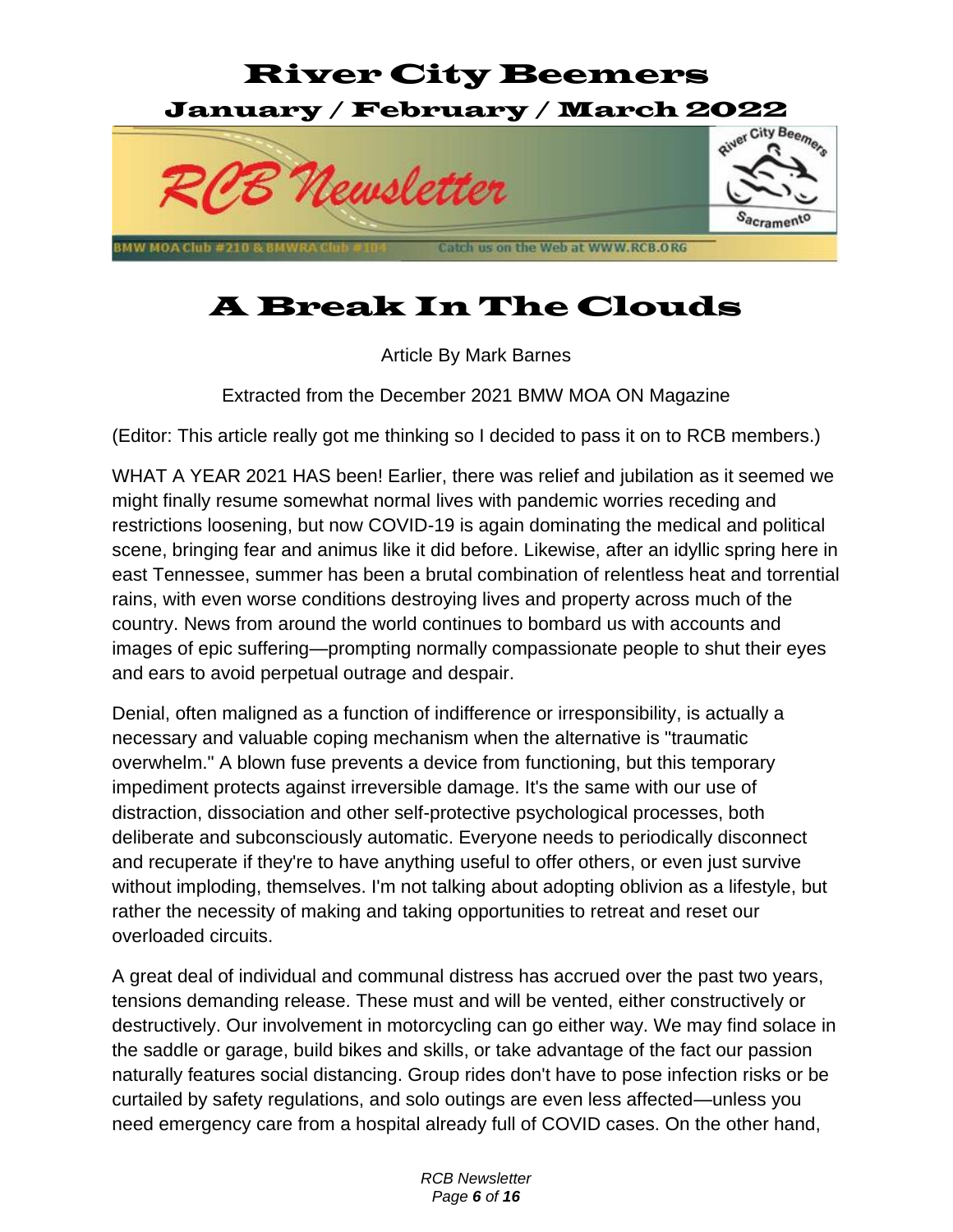

throttles can serve as outlets for anger, and anxiety can distract us from the vigilance necessary to ride another day. Conversely, taking higher risks on our bikes can be a means of distracting ourselves from troubles elsewhere, displacing one set of anxieties with another. Anything powerful enough to heal is probably also capable of doing harm, and so it is with our precious bikes.

In less turbulent times, too, our motorcycles provide us with numerous ways to refresh and reorient. All work and no play not only makes Jack a dull boy, it also leaves him listlessly depressed or seething with resentment (see, for instance, The Shining). Obligations, complications, frustrations, worries, boredom and losses can choke all the joy out of our lives, rendering spontaneity and vitality distant memories, or relegating them to the realm of fairytales grownups must relinquish. An afternoon of twisting a throttle or wrench can restore a sense of efficacy, give us room to breathe amidst the crowding urgencies of life, and replenish good cheer and good will. When negative feelings go uninterrupted long enough, they change from transient states to personality traits. We need ways to divide and conquer, and permission from our superegos to do so.

We may try to address burnout with a vacation, but then treat the vacation like it's our last chance to squeeze in all the gratification we missed during the rest of the year. In addition to being obviously impossible, this approach makes us more exhausted at the end of our trip than we were at its start. Ever say something like, "I need a vacation to recover from my vacation!"? Or, if we really do have a great time without rushing through every attraction on the map, we may feel returning to work is even more onerous by contrast. Some folks determine it's better to never go away because re-entry is so hard; all work and no play seems like the lesser of the evils—at least there are no emotionally violent transitions. The problem isn't really going away, it's how much freight the event has to carry. It can't possibly offset months and months of dreariness, pressure and other miseries, and it might just make us more acutely dissatisfied with the rest of our life.

In addiction, satiety doesn't exist. Getting or doing what's desired only makes an addict crave more of the same. There's no sense of "fullness" after the meal (whatever form it takes), just hunger for the next one. In bulimia, there's no modulation, just oscillation between the extremes of binging and purging, with each swing prompting its own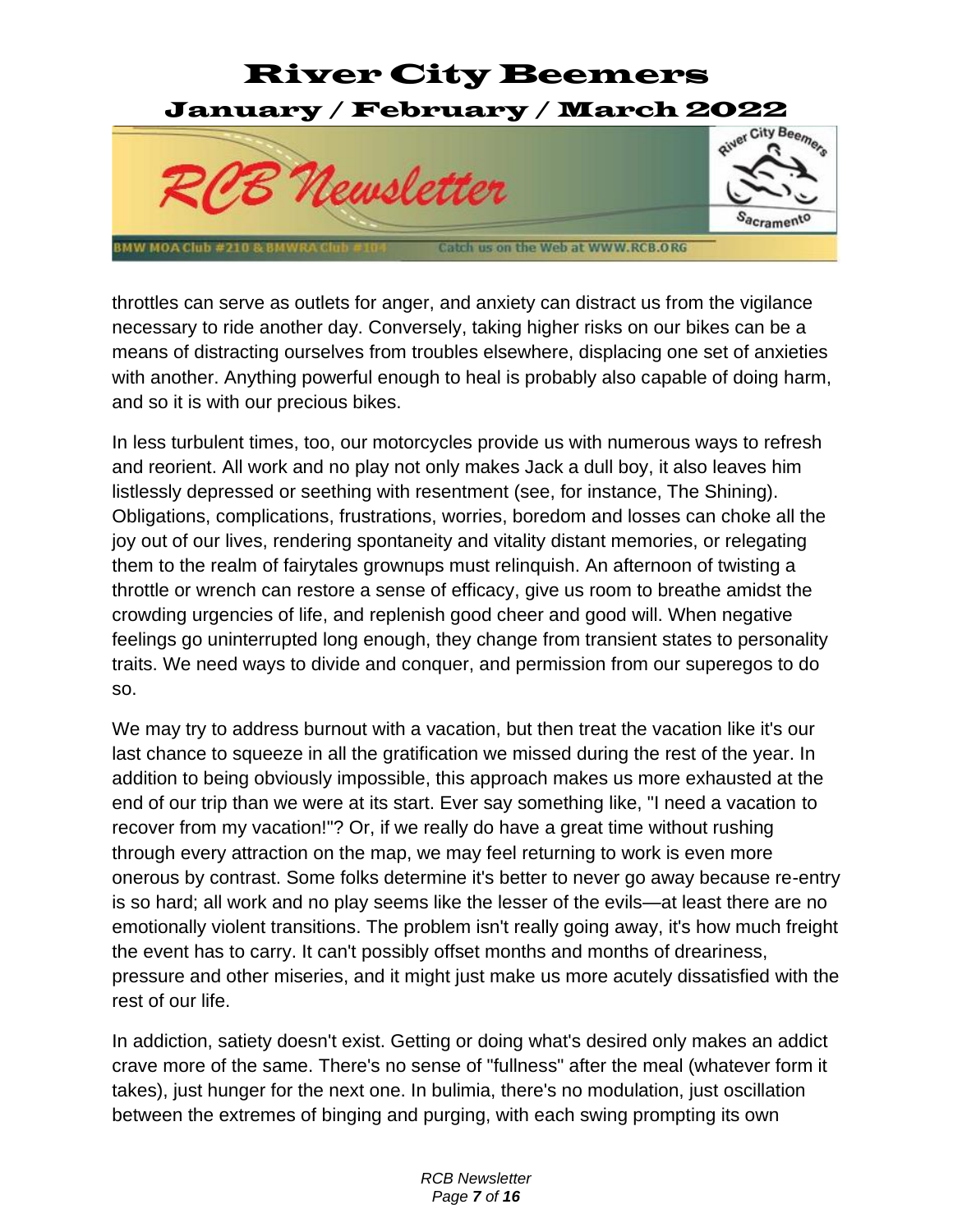

reversal. There are motorcyclists who feel and act like addicts and bulimics. The more they ride, the more they want to ride, the more riding threatens to consume all their time, energy, and money. They never feel sated, they're planning the next outing before they've finished the one they're on. This can become unmanageable or unsustainable (or intolerable to family members), and like many addicts, these riders may conclude the only solution is abstinence. They forego riding for a stretch, starve themselves of it to catch up on responsibilities and relationships, but then feel so desperately deprived they impulsively try to fill the void with a new motorcycle and flee anything that would separate them from it. Clearly, motorcyclists have no monopoly on this dynamic—it can happen in the life of any enthusiast. This process occurs to different degrees, as well, many less dramatic than I've described here. The more painful a person's day to day life is, the more relief they'll seek from their recreational pursuits. If you're fortunate enough to have a fulfilling job and domestic bliss, you don't need your motorcycle to do as much for you; you're actually free to enjoy it more, since there's less at stake.

My point is our use of motorcycling to maintain psychological equilibrium should be modulated. Overdoing it can be problematic, but so can underdoing it. Not only do our skills rust without practice, we also suffer in insidious ways without regular infusions of relaxation and excitement. We skip a ride to check a chore off our list—no big deal at the time. Then we skip a ride to chat with a friend who drops by. Again, no big deal. We cancel a ride because of bad weather. Once again, no big deal—by itself. These micro-deprivations add up, though, and before we know it, we're cranky, sullen, foggy and confused about why our attitudes slid downhill, or we do know why and become ravenously frantic to extract the antidote from our bikes. Now we're in hot pursuit of compensation we can't actually get in a hurry.

You don't have to be an exercise physiologist to understand 30 minutes of cardio each day is healthier than trying to run 3.5 hours once a week. By the same token, it's better to get a weekly dose of riding, even if it's just for an hour or two than to try to make up for lots of lost time with a grand adventure every few months. No ride, no matter how splendid, can meet the expectations and needs of someone who has gone without for a long, long time. Just think about how much anticipation is waiting to be unwound on that first ride each spring; it can't be done all at once.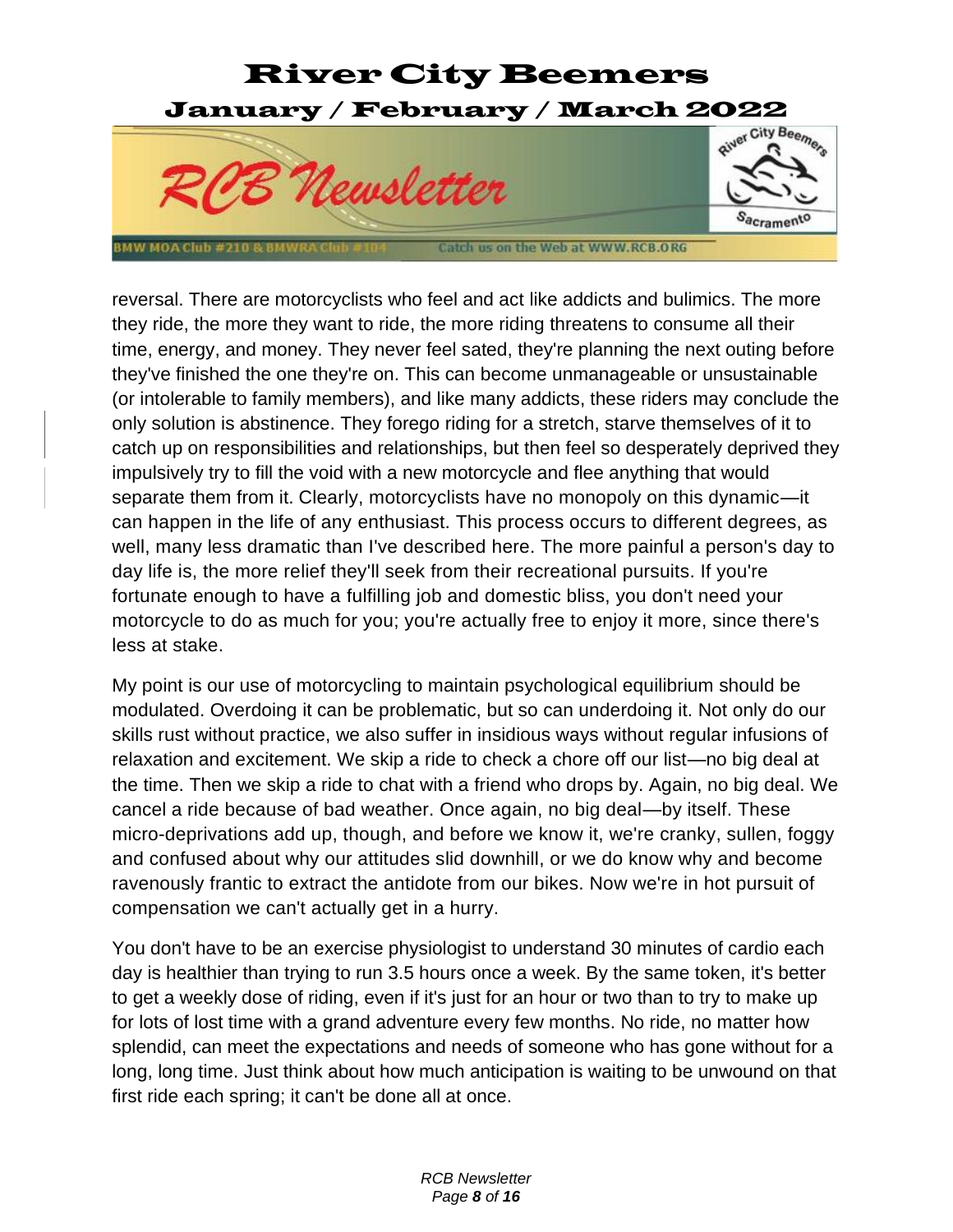## River City Beemers January / February / March 2022



Being a regular rider makes one a better rider and supplies vitally important interruptions in the drudgery, chaos and stressful demands of routine existence. Everyone needs a break in the clouds, and we motorcyclists have a great way to give ourselves exactly that. Put your next ride on the calendar now. It'll make all the other stuff more bearable and more doable.

### Seconds Matter

As we contemplate the beginning of a new riding season there are riding habits that are rusty and should be brought back to mind and practiced.

All are tempered by the biological and psychological reality it takes "the average person" one second to perceive a problem, one second to react, and an additional measure of time to swerve, slow or stop. There is a name for only allowing two seconds of space between you and another object – an accident.

For most of us two seconds is unrealistic because with age perception – reaction time slows. In the real world how many seconds will it take to move your fingers from the grip to the brake lever and start squeezing that lever?

Below are a few habits I intend to dust off and practice in the next couple months.

1. Cover the front brake in traffic, where there are driveways intersecting the road, and where there is human and/or animal activity on the side of the road.

2. Position the bike to the left, center or right side of a lane to assure I am in the driver's side mirrors or rear-view mirror. If I can see the driver in the mirror the driver should be able to see me.

3. Ride in open space in traffic.

4. Do not ride alongside a vehicle unless I must.

5. Do not follow a large truck or SUV I cannot see over or around. Move to a position where my view ahead is not blocked. If getting around the vehicle is not possible back off.

6. Leave the bike in first gear at a stop sign or traffic light until I am sure I will not be rear-ended. Be prepared to move into a different space should a vehicle not stop.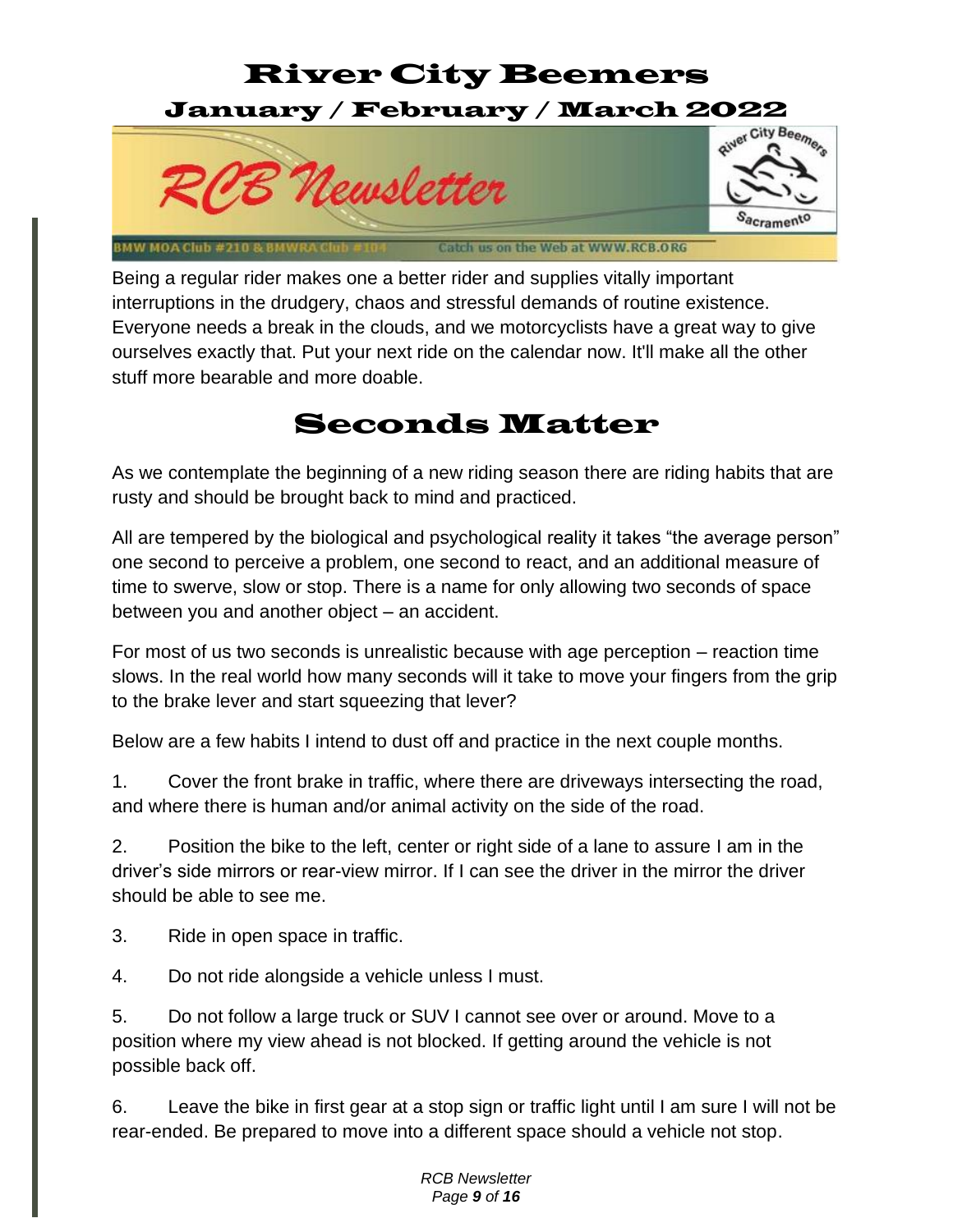### River City Beemers January / February / March 2022



Neutral is OK after there are stopped cars behind me. Watch my rear-view mirrors to assure vehicles see me and are stopping.

7. Do not pull away from a stop sign or traffic light until I am sure no one is going to blow through an intersection.

- 8. Look up ahead and scan the road and shoulders.
- 9. Look through corners and at the exit of a corner.
- 10. Sometimes you must slow down to go fast.

## In Memorium

I just had separated from my ex-wife in 1998 and only had my daughter, Kamrin, half time, so I had a lot of time on my hands. I stumbled onto A&S at its prior location. I had no experience with BMW motorcycles and frankly was not even thinking about buying a bike much less a BMW.

Most of my riding as a teenager and young adult was in the dirt. I had few street skills before I stopped riding in 1974 when I went back to college.

As many of you may remember I bought a red R 1100 RS. That was in 1998. I started out as a beginner in every sense of that word, including taking the MSF beginner course even though I had a motorcycle endorsement since 1967. I knew very few people in Sacramento in 1998, having grown up in Pasadena and going to college in SoCal. The few people I knew did not ride.

Tony suggested I check out RCB which I did. I am a participating member to this day because of the willingness of Gary Stofer and Jim Cyran to adopt me. I am the street rider I am today in large part due to their mentoring and patience.

As Gordy mentioned, Jim decided to move back to Ohio where he grew up and has family last year. He was here bird hunting when he had another heart attack and died.

A person more wise than me said we feel grief more profoundly when things were left unsaid or undone. This is so true. I grieve for Jim because there was so much still to do.

We will drink cheap tequila in your memory in San Francisquito.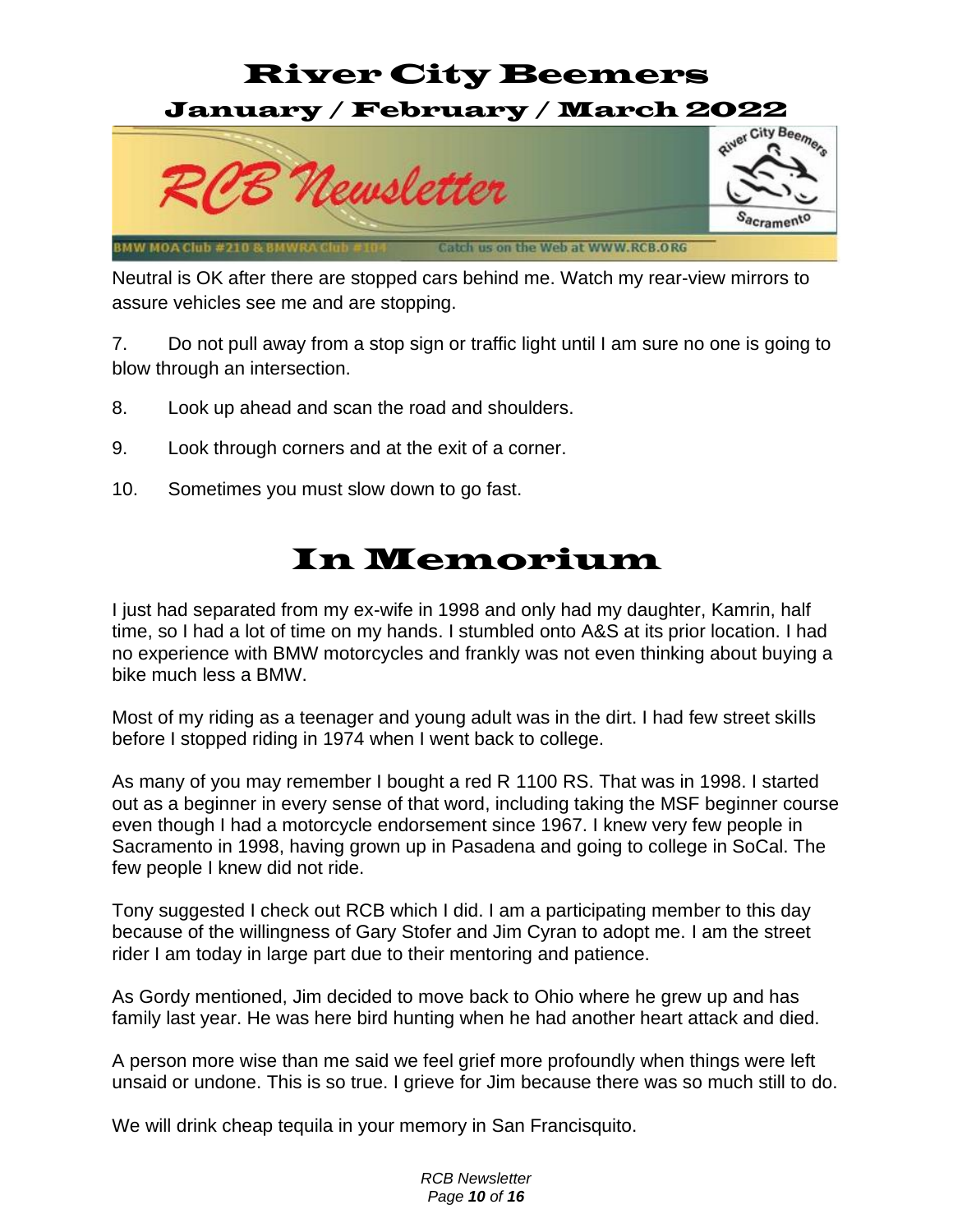

RIP mi amigo.



*RCB Newsletter Page 11 of 16*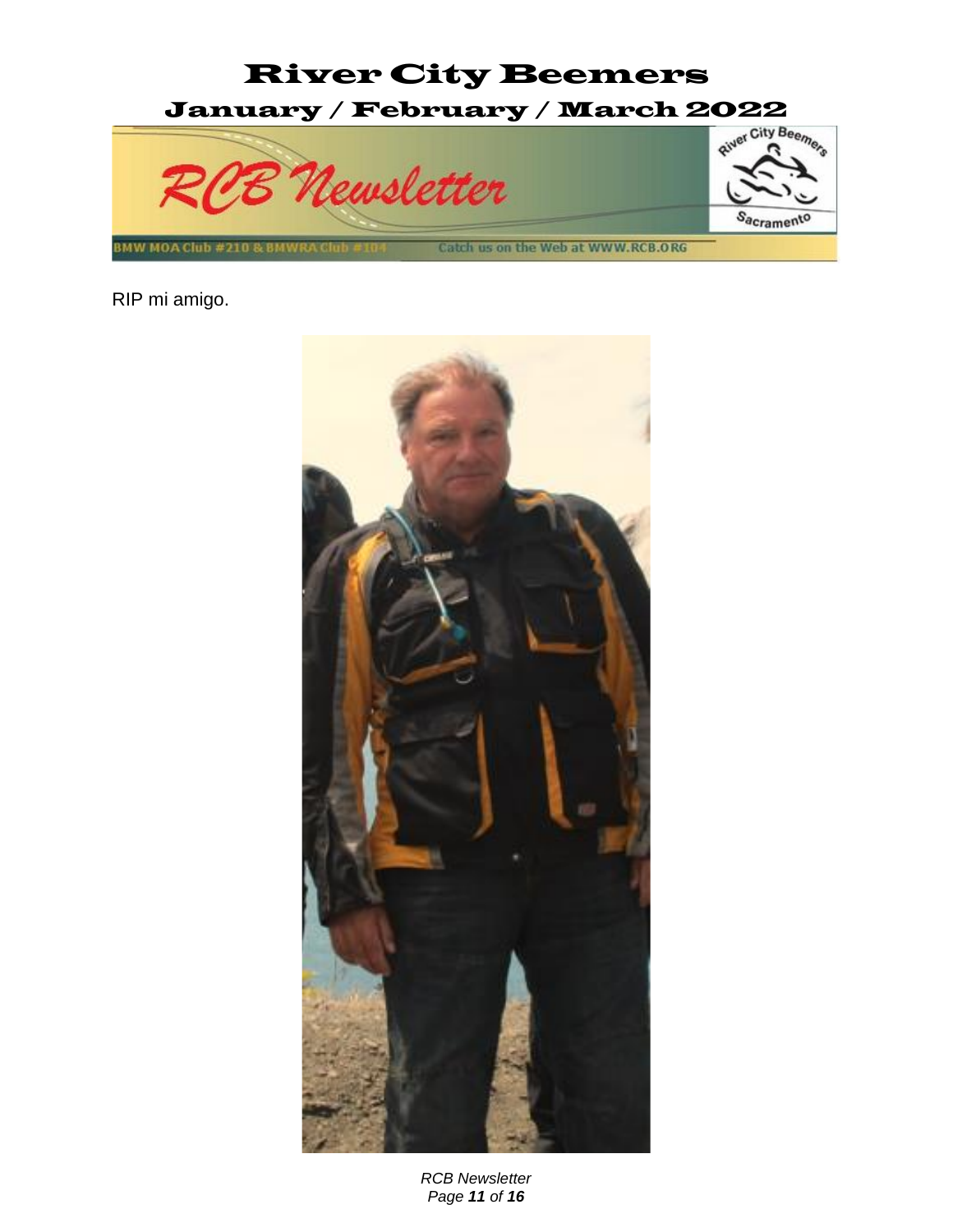

Please take photos and write notes.

Better yet write an article or ride report.

If you read an interesting article send me a copy.

Please send them to me at [jackklau@comcast.net](mailto:jackklau@comcast.net) and I will add them to the newsletter to share with members.

> **Please Check the Forum often to stay** updated on club functions and events.



S<sub>acrame</sub>n'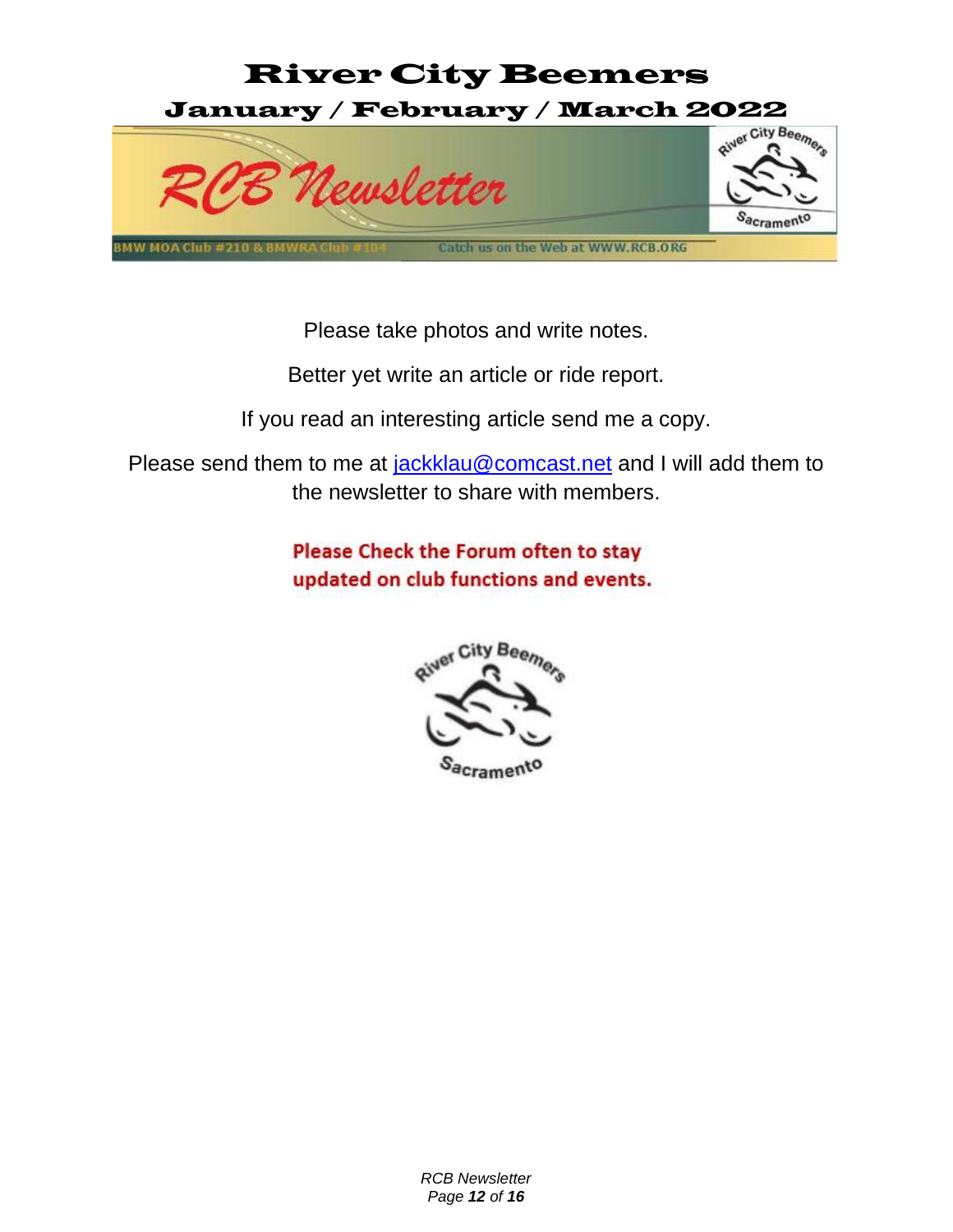

BMW MOA Club #210 &

Catch us on the Web at WWW.RCB.ORG

#### **DISCOUNT FOR RCB MEMBERS AT CLEARWATER LIGHTS!!**

RCB members can get the brand new "Billie" tail and brake light package from Clearwater Lights for only \$125. The package normally sells for \$149. So buy a set and then use your \$24 savings to cover next year's RCB dues!! The discount is available for April, May, and June only.

The PREZ himself has already availed himself of this opportunity and is happy to show off his new lights to anyone who wants to follow his bike around. The "Billie's" are specially designed for the newer BMW's (GT's, RT's, and GS's) with the "Wonder Wheel" multifunction switch. If you have already gotten a "Can Opener 3" with your Clearwater auxiliary lights then you are all set. If you still have one of the earlier Can Openers (or don't have one at all) you will need to upgrade to the Can Opener 3.

To get your discount, just tell Glen that you're an RCB'er and that "Gordy sent yal !!!!".



#### www.bLACKSWANMOTO.com

S<sub>acrament</sub>o





Global Rescue is the premier provider of medical, security and evacuation services worldwide and is the only company that will come to you, wherever you are, and evacuate you to your home hospital of choice. Additionally, Global Rescue places no restrictions on country of citizenship - all nationalities are eligible to sign-up!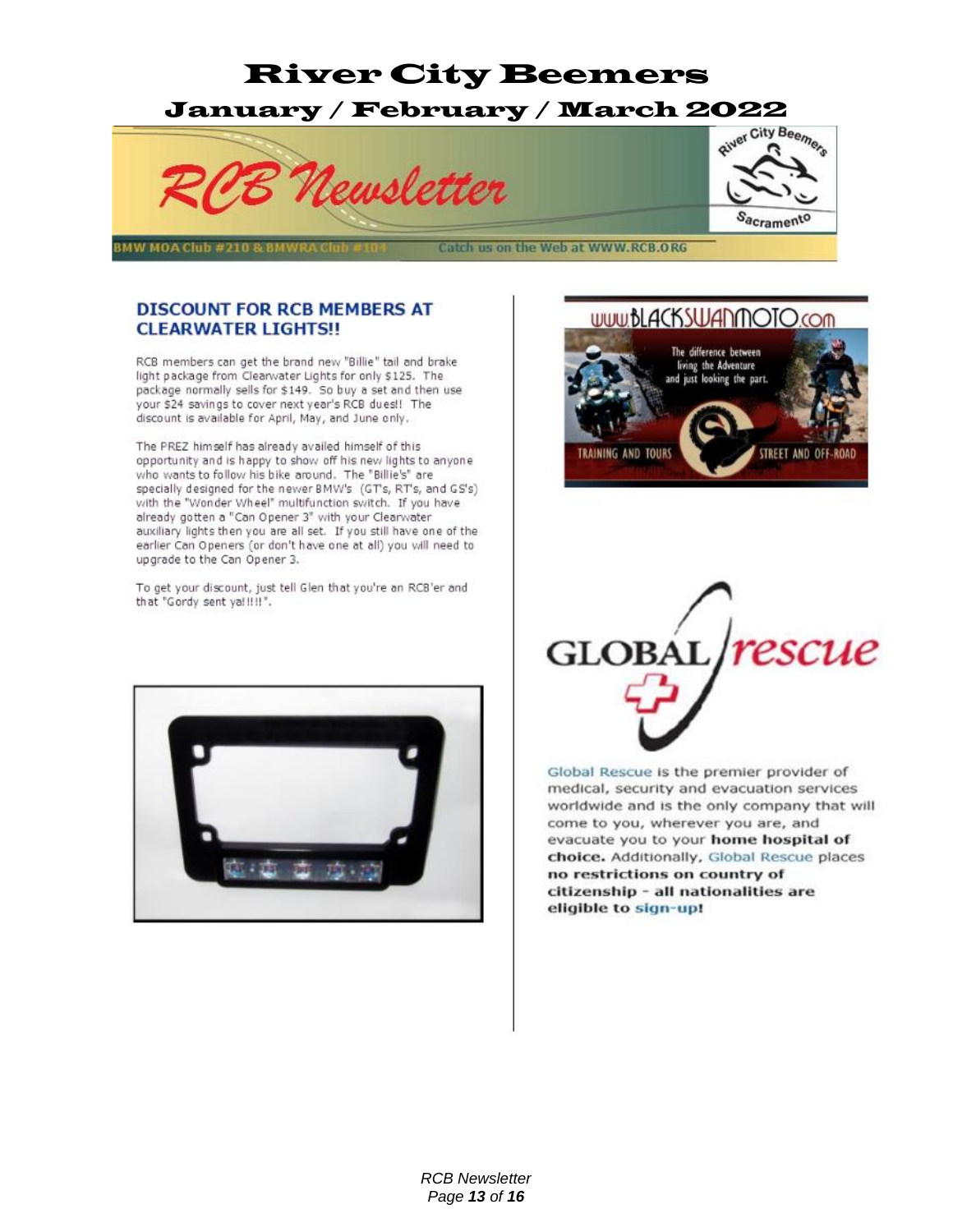# January / February / March 2022



BMW MOA Club #210

Catch us on the Web at WWW.RCB.ORG

#### **TRUJILLO tow and transport**

#### When your sweet ride needs a sweet ride

Call Trujillo Tow & Transport! This new towing business, launched by club member Ray Trujillo, specializes in transporting motorcycles using a hydraulic lift system that ensures no stress or strain is ever placed on your bike as it is lifted gently into the truck bed.



Ray's business covers many facets of transporting motorcycles, including:

- Roadside Rescue: If your motorcycle breaks down on the highway, Trujillo Tow & Transport (TTT) will cheerfully rescue both you and your motorcycle. Ray also carries gas, air, and can give you a jump-start, if that's what you need.
- Motorcycle Transport for Dealers: If you are a dealer who needs to deliver a new motorcycle to a customer, give TTT a call. And rest assured that the bike or bikes will be transported safely and cheerfully.
- Rally Transport: If you've always wanted to attend a rally maybe even Sturgis give Ray a call. He will safely transport your bike so it will be waiting when you arrive.
- Routine Service & Maintenance Transport: Professionals are you just too busy to have your bike serviced? Give TTT a call and your bike will be picked up and delivered to your preferred service dealer and delivered safely back home again after service.



Trujillo Tow & Transport can carry up to six bikes at a time - two in the bed of a heavy-duty truck, and four in an enclosed trailer specifically outfitted with equipment to ensure safe transportation.

You can rest assured that Trujillo Tow & Transport will treat your motorcycle with the same care and respect that you would.

#### Call 916-601-9141 or 1-800-601-6631 whenever your sweet ride needs a sweet ride



S<sub>acrament</sub>o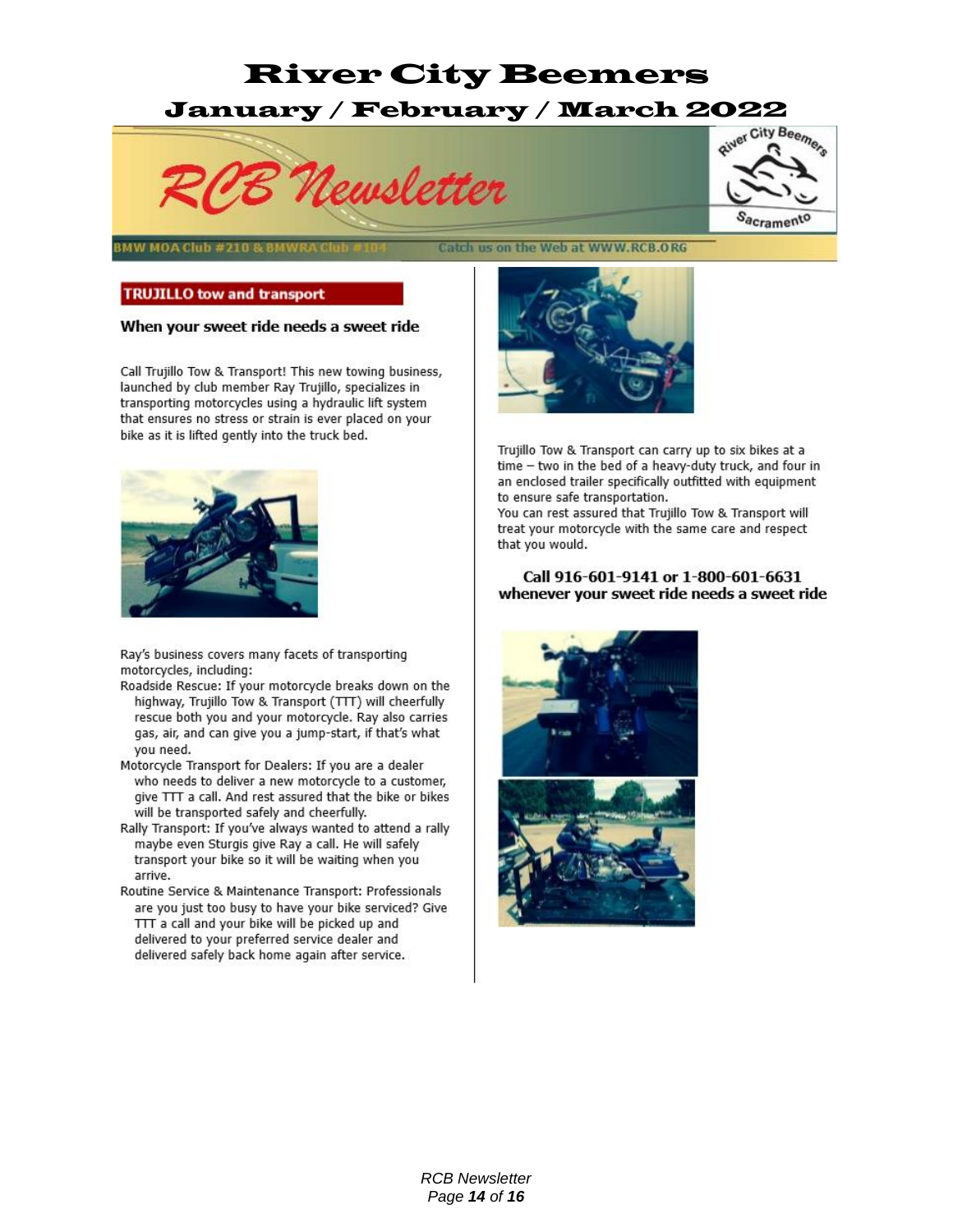

*RCB Newsletter Page 15 of 16*